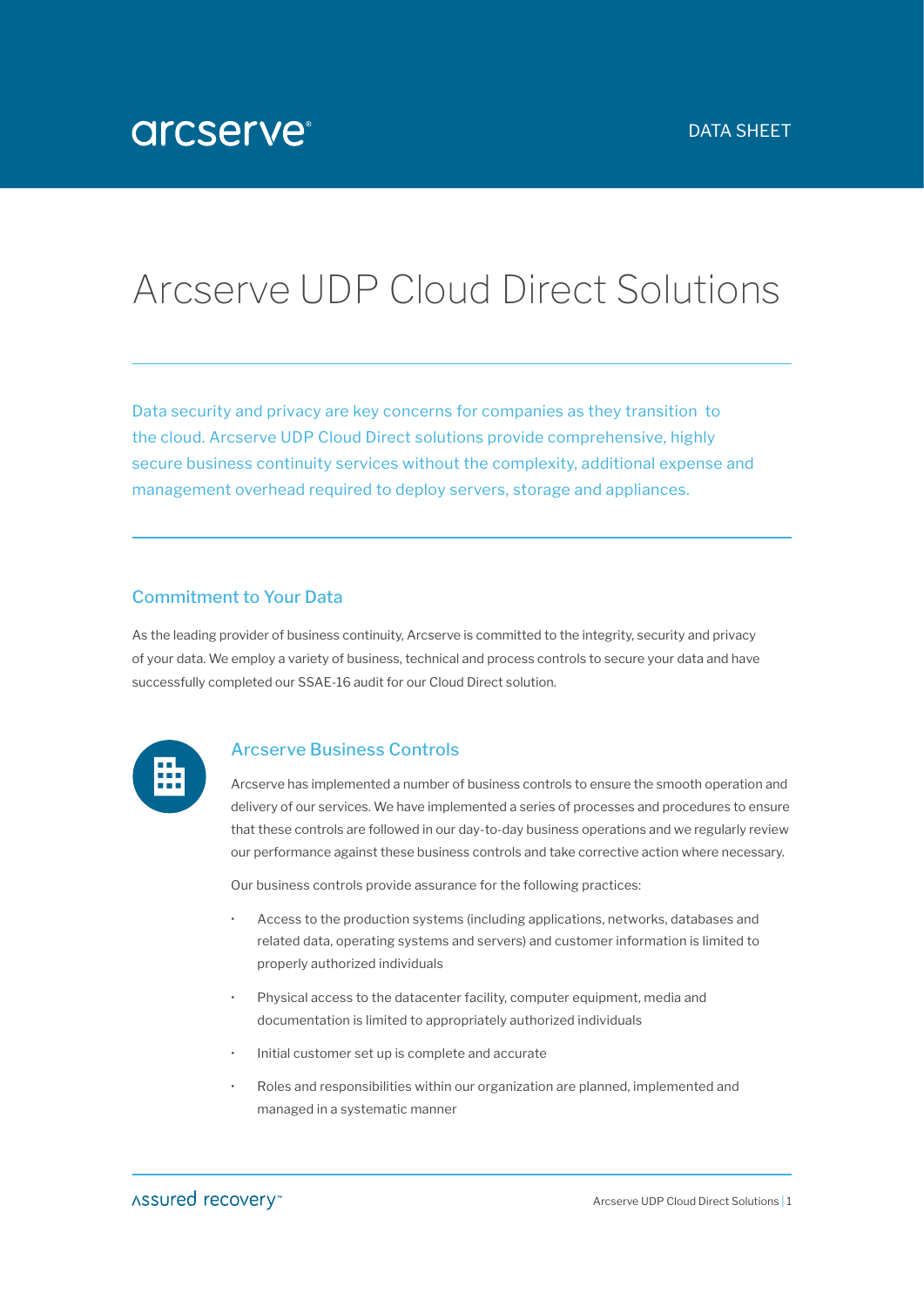# DATA SHEET



- Access to firewalls and network devices is limited to authorized personnel and customer data is protected from unauthorized Internet access
- Implementations of, and modifications to, production system elements are approved, documented, tested, and implemented completely and accurately
- The Production system is available and executing properly
- Customer support services are available and provide a timely response to any issues or concerns regarding service



# Arcserve Technical Controls

**As part of our overall security management program, our comprehensive technical controls include:**

- Automated and continuous third party vulnerability scans
- Data encrypted in flight, during transmission, via industry standard SSL encryption
- Data encrypted at rest with a unique key per volume using the Advanced Encryption Standard (AES)
- Comprehensive patch and version management
- Continuous and distributed monitoring of system availability and SLA compliance
- Real-time data validation ensuring data read is correct and complete before being passed up to customer
- Optional multi-data center for geo-diverse data protection, defending against all incidents up to and including complete data center destruction



## Arcserve Process Controls

#### **Our process controls include:**

- Change control and automated configuration management to minimize change risk and minimize downtime
- Internal segregation of duties; least required permissions access model
- Pre-employment background checks of all Arcserve employees
- Customer validation and delegated administration model (anti-pretexting/phishing)
- Ongoing log and security reviews